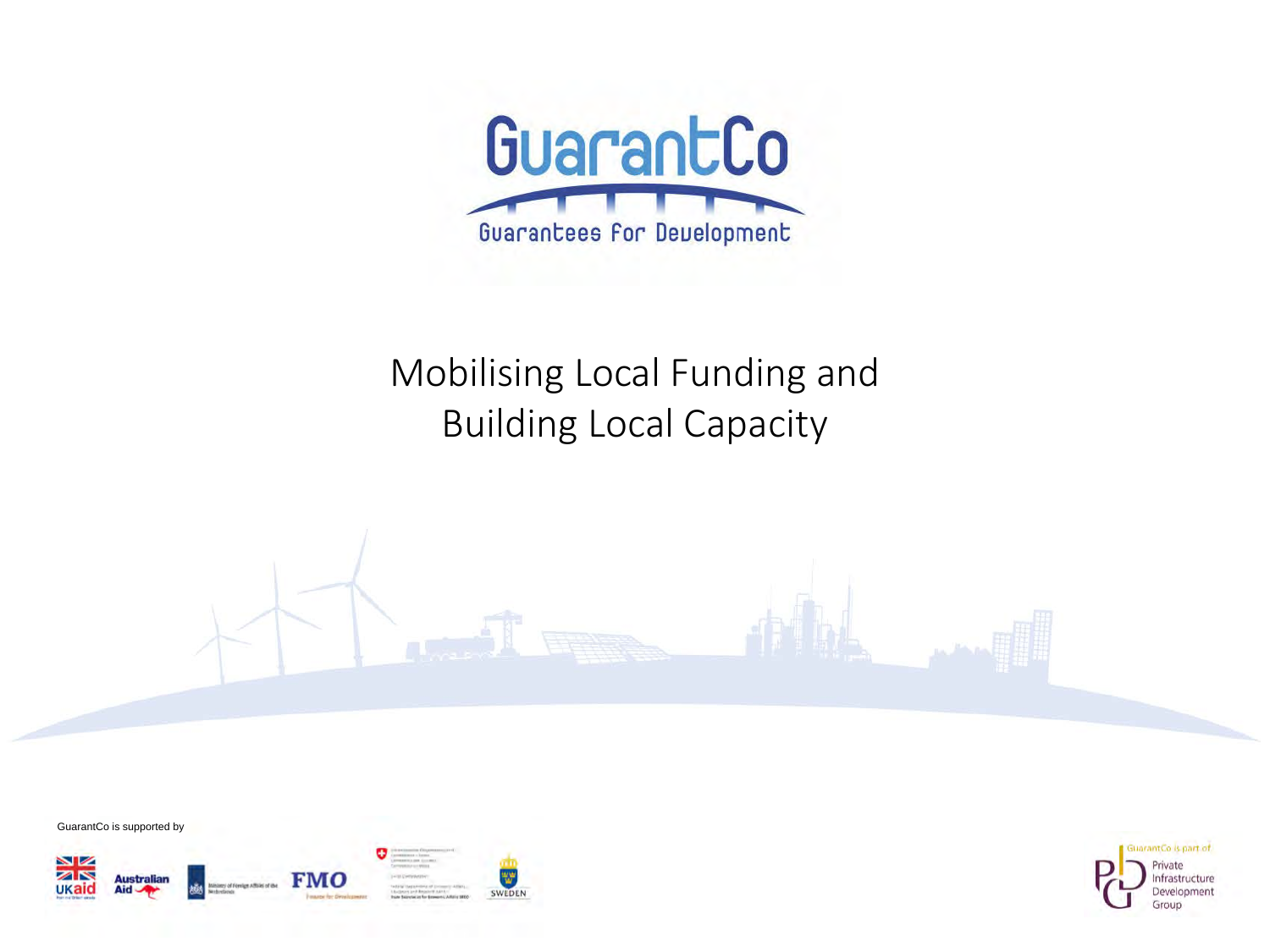# **1.** GuarantCo Overview





- **>** Established 2005
- **>** Over **40 projects** supported
- **> US\$700m**  guarantees written
- **>** Current portfolio **US\$457m** (Dec-16)



- **> 1st** corporate bond guarantee in Nigeria
- **> 1st** local currency project financing in Nepal
- **> 1st** AAA local currency sukuk in Pakistan
- **> 1st** local currency securitisation in Zambia





## **Experienced Innovative Financial Strength Making a difference**



- **> \$1** GuarantCo commitment **= \$5.48**  private sector investment
- **> 44%** of total investment in fragile and conflicted affected states
- **> 12 million people** with additional access to infrastructure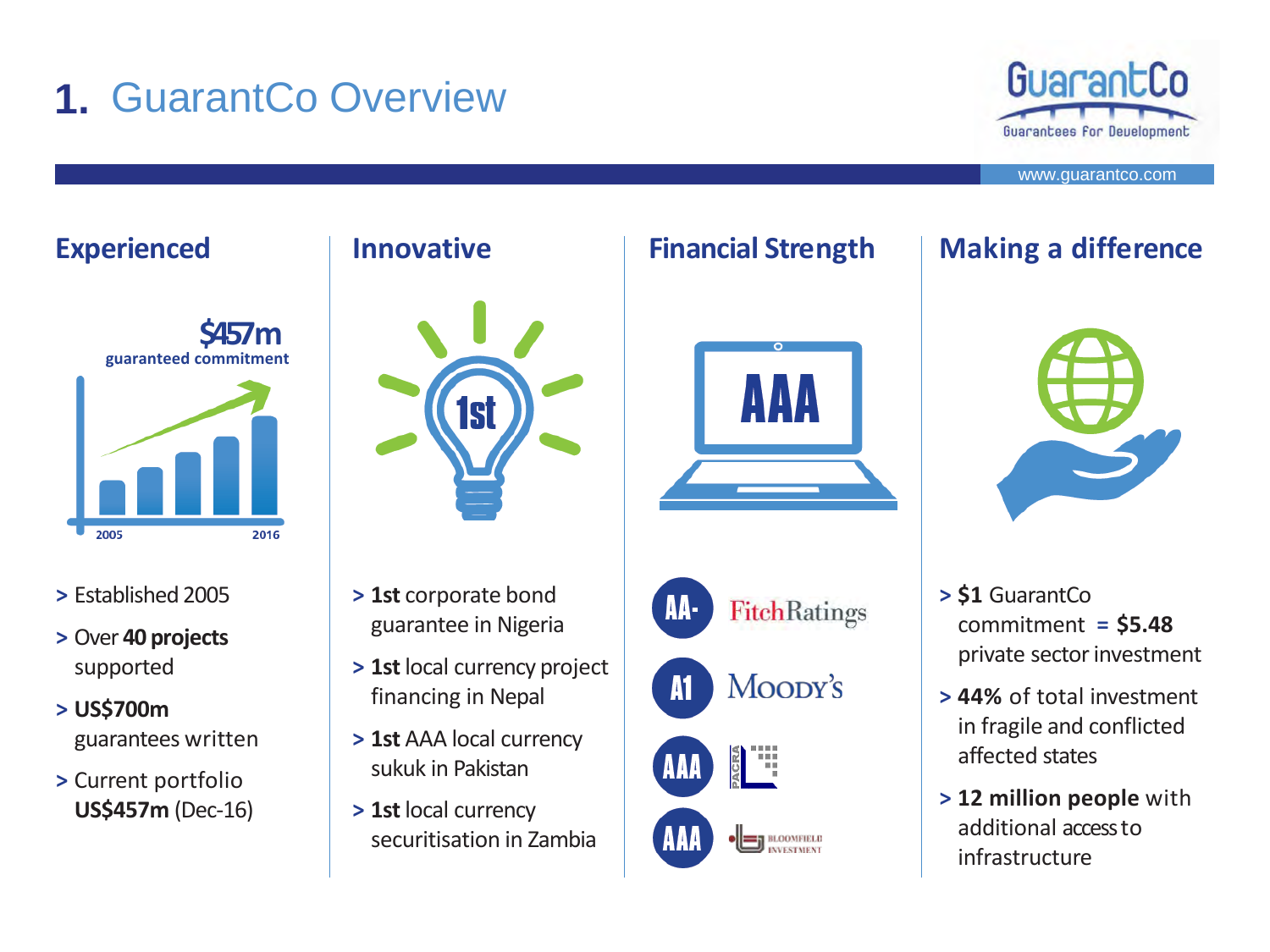# **2.** Mobilising Local Currency



|                   | <b>Fossil Fuel Based</b><br><b>Power</b> | <b>Renewable Energy</b> |
|-------------------|------------------------------------------|-------------------------|
| <b>Capex</b>      | $$/$ LCY                                 | $$/$ LCY                |
| <b>Fuel costs</b> | \$                                       |                         |
| <b>Finance</b>    | \$                                       | ?                       |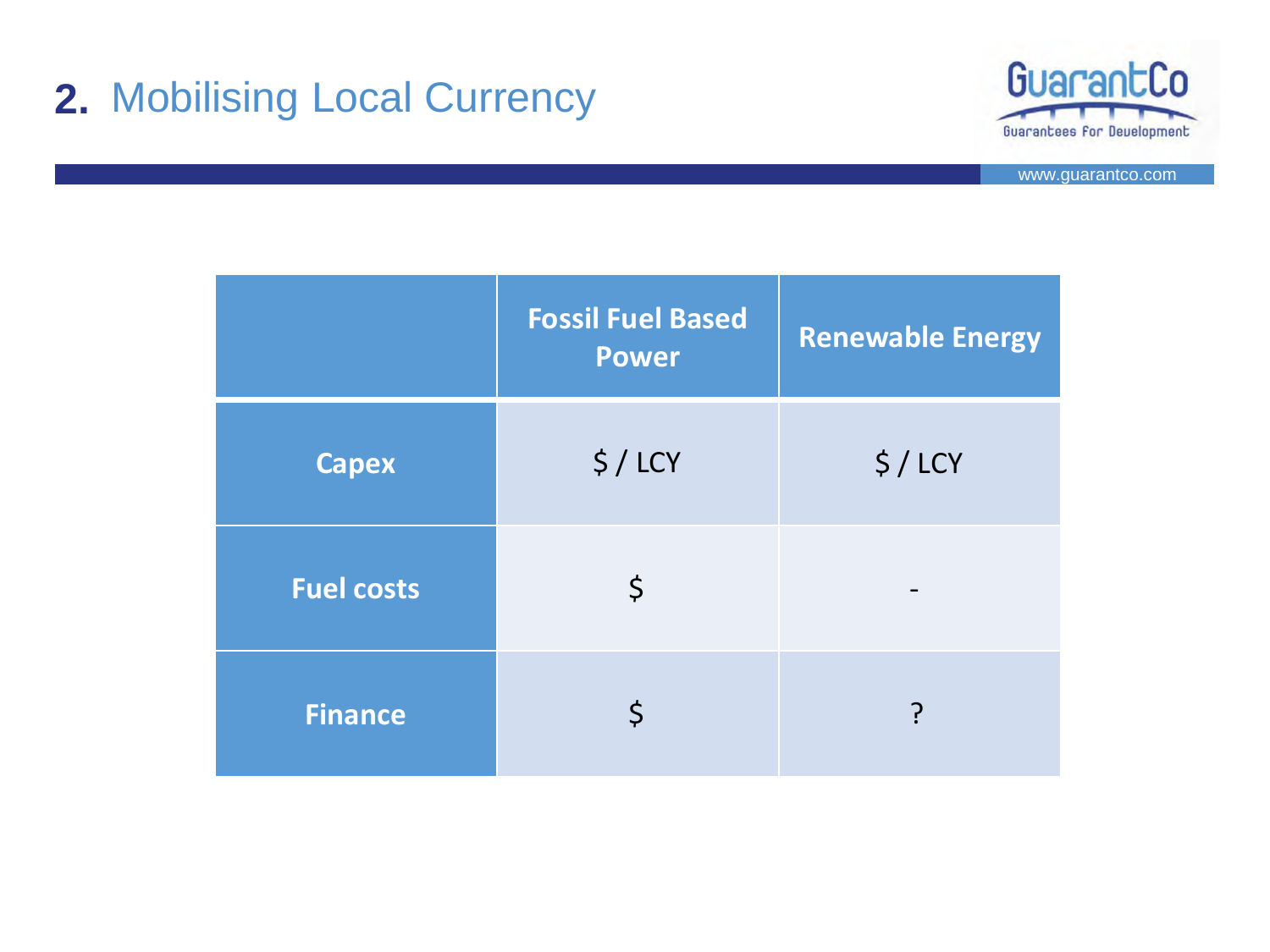# **3.** Mobilising Local Currency



www.guarantco.com

### **Availability Pricing**





### **Local Capacity**



- LCY markets significant in many geographies
- Pension fund and insurance industries are growing
- DFI and other sources of hard currency limited
- True cost of hard currency rarely factored in (depreciation and convertibility issues)
- Not always as prohibitive as assumed
- A problem as long as we allow it to be
- International capital needs to mobilise and not crowd out local funding sources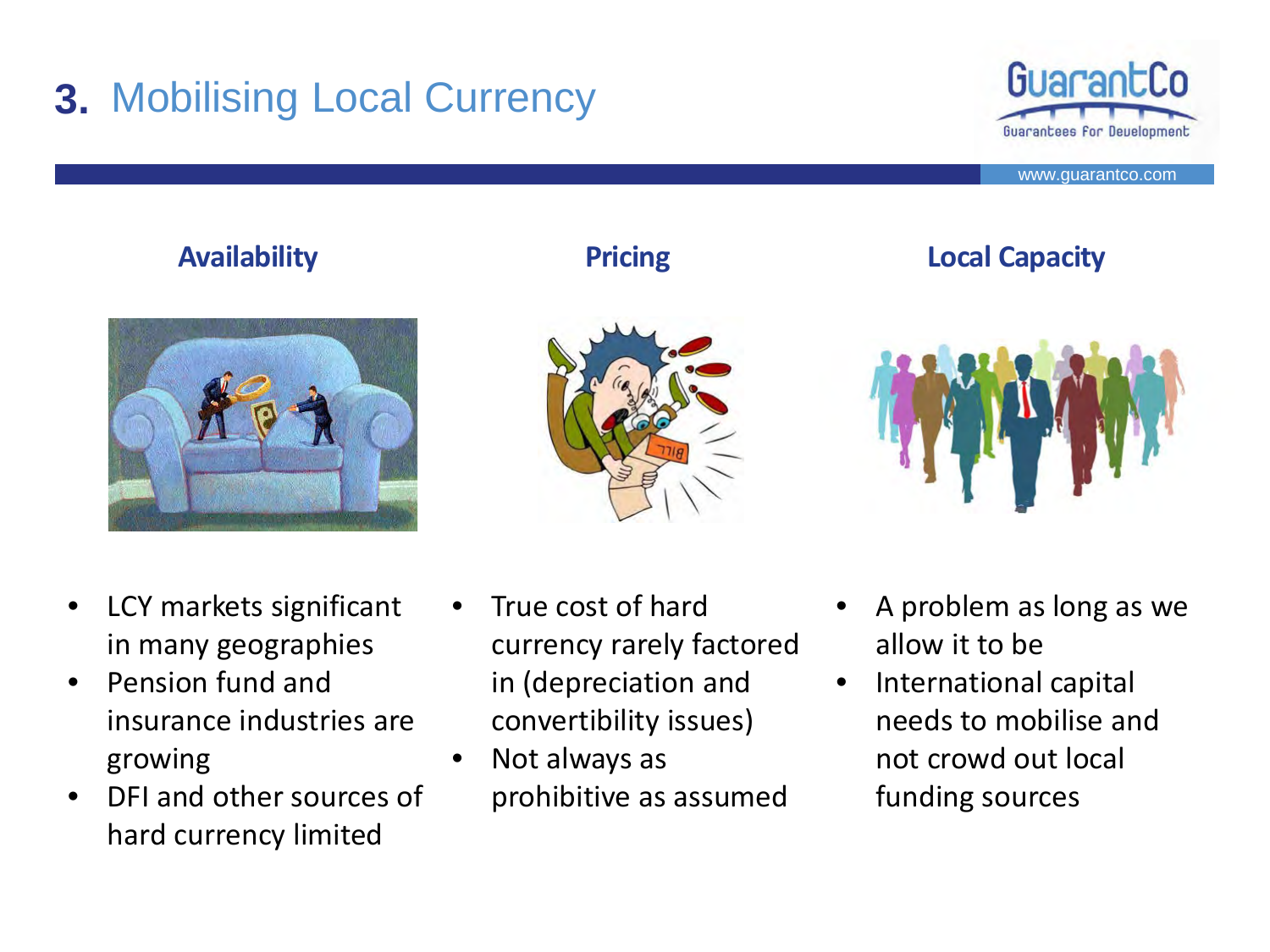# **4.** Case Study – Lower Solu, Nepal





- 82MW run-of-river hydro, 11% Nepal's generating capacity
- COD expected 2019, improving electricity access for four million people
- GuarantCo LCY guarantee enabled four local banks to get comfortable with the project risk and provide funding to match the LCY portion of the PPA
- 16.5 year tenor
- 90% guarantee cover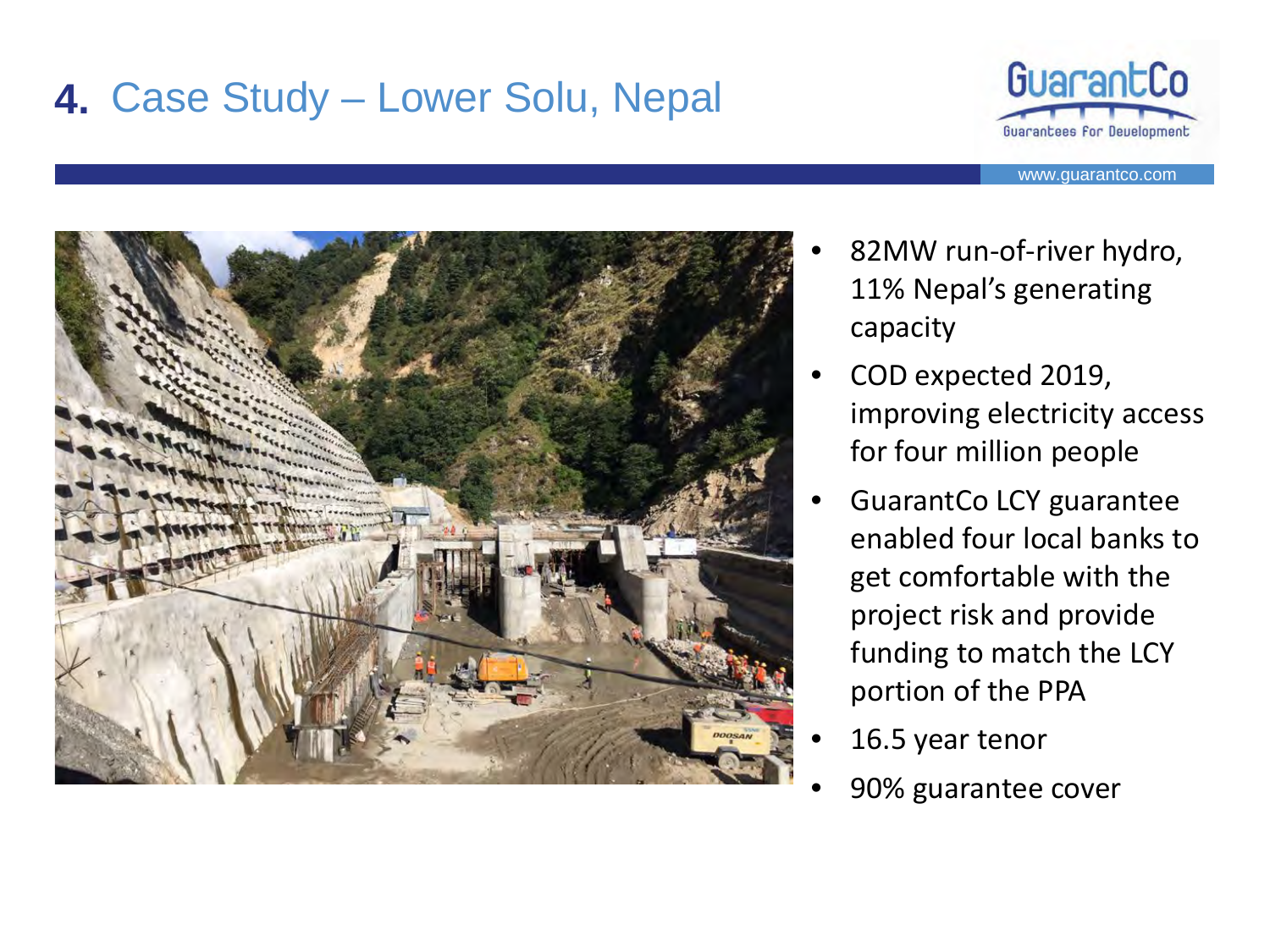# **5.** The Next Step – InfraCredit(s)



- GuarantCo provides contingent capital support to InfraCredit Nigeria
- Core capital is provided by local partners, (NSIA cornerstone)
- Local partners enhance origination channels, increase market insight and add to local credibility
- 5x leverage at InfraCredit level results in original donor equity being leveraged up to 60x

GuarantCo

antees for Developmen

Donor Equity

\$16.7m

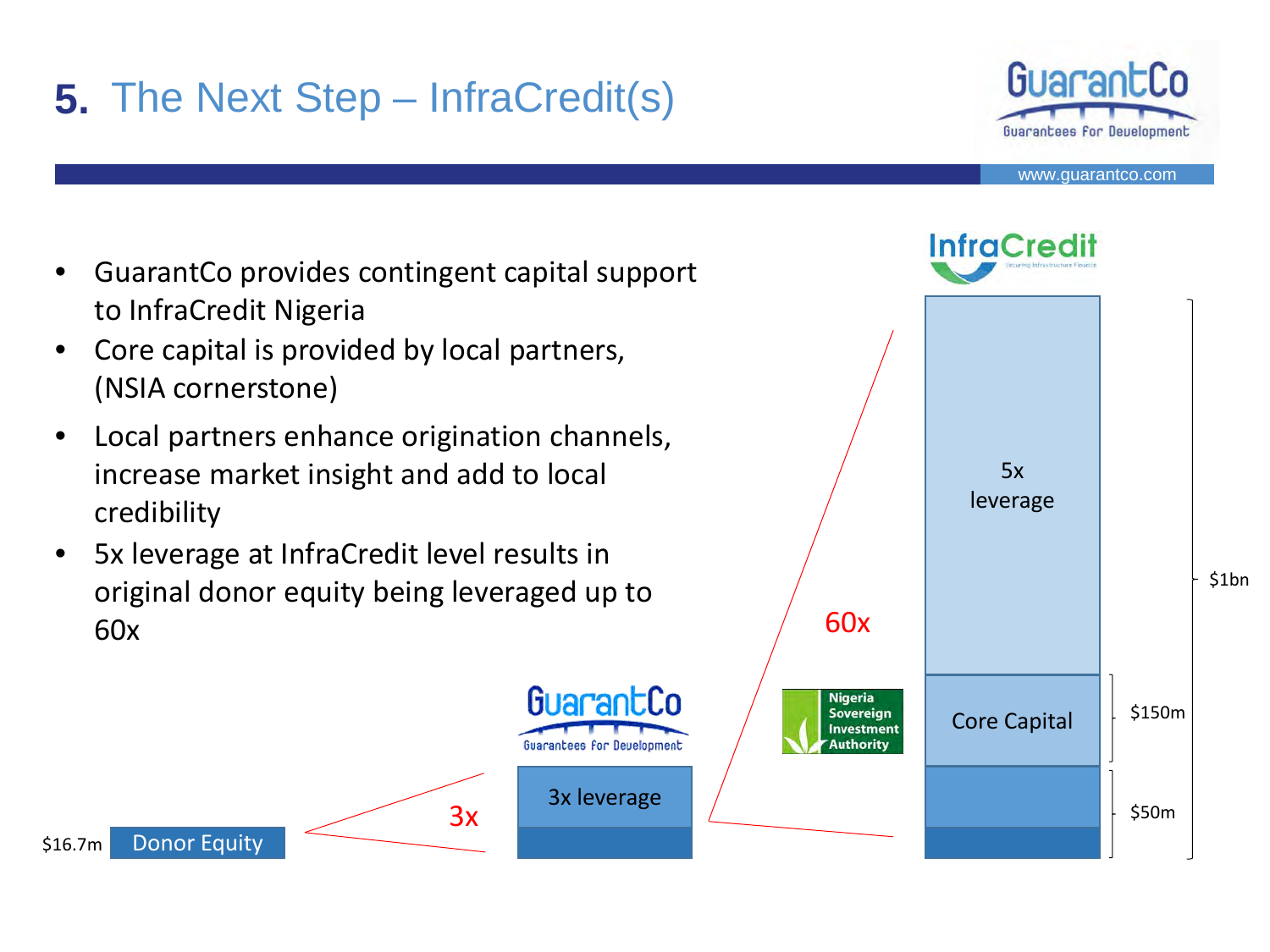## **6.** The Next Step – InfraCredit(s)